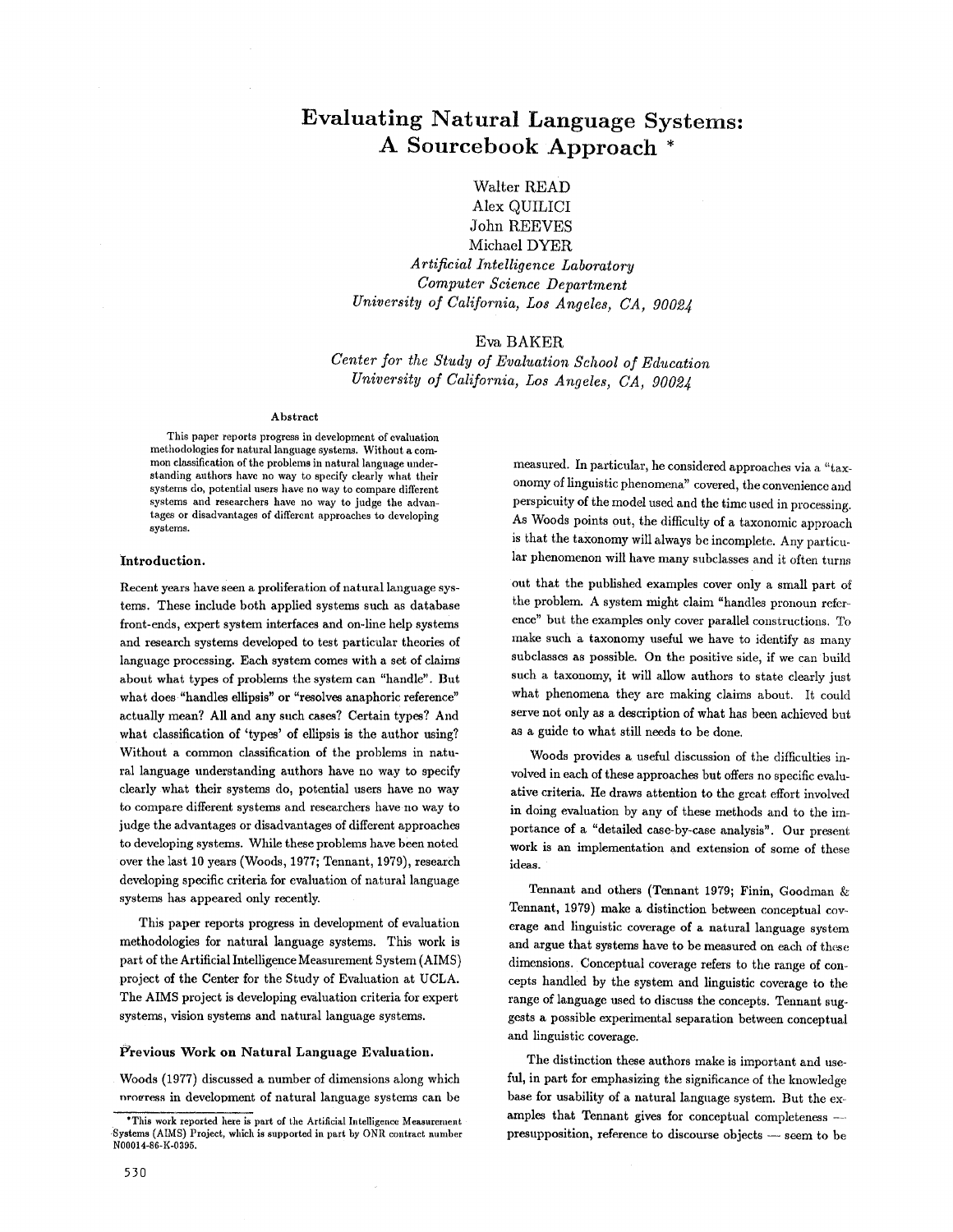part of a continuum with topics like ellipsis and anaphora, which are more clearly linguistic. For this reason we don't draw a sharp distinction here. We prefer to look at the broadest possible range of language use. Insofar as recognizing presuppositions depends on the structure of the knowledge base,

we note that in the examples. In any case, the question of evaluating the linguistic coverage is still open.

Bara and Guida (1984) give a general overview of issues in evaluation of natural language systems. They emphasize the importance is measuring competence, what the system is capable of doing, over performance, what users actually do with the system. We agree with the emphasis. But how do we measure competence?

Guida and Mauri (1984, 1986) present the most formal and detailed approach to evaluation of natural language systems. They consider a natural language system as a function from inputs to (sets of) outputs. Assuming a measure of error (closeness of the output to the correct output) and a measure of the importance of each input, they ewluate the system by the sum of the errors weighted by the importance of the input. It is assumed that the user can assign these measures in some reasonable way. They give some suggestions for this assignmeni; and work out a small example in detail.

The advantage of a careful, formal analysis is that it focuses attention on the key role of the 'importance' and 'error' measures. In practice, the importance measure has to be given over categories of input. The difficulty is determining what these categories are for a *natural* language. A system that handled five types of ellipsis but not the type the user most needs would be of little use. If the user has a description of the varieties of issues involved, he can define his specific needs and give his own weights to the different categories.

#### The Sourcebook Project

The natural language part of the AIMS project has two parts. The first task is to develop methods for describing the coverage of natural language systems. To this end, we are building a database of 'exemplars' of representative problems in nat- ural language undcrstanding, mostly from the computational linguistics literature. Each exemplar includes a piece of text

 $(sentence, dialogue fragment, etc.)$  a description of the conceptual issue represented, a detailed discussion of the problems in understanding the text and a reference to a more extensive discussion in the literature. (See appendix A for examples.) The Sourcebook consists of a large set of these exemplars and a conceptual taxonomy of the types of issues represented in the database. The exemplars are indexed by source in the literature and by conceptual class of the issue so that the user can readily access the relevant examples. The Sourcebook provides a structural representation of the coverage that can be expected of a natural language system.

The second task of our group is to develop methods for a  $v<sub>p</sub>$  process evaluation' of natural language systems. A process evahlation includes questions of efficiency, perspicuity and conceptual coverage in the sense of Tennant. We are interested in the learnability of a system, in how well the model is documented, in how easily the system can be extended, etc. Generally, we are interested in how the system actually works, including the user interface. The criteria we develop will be applied to representative existing systems. In this paper we focus on the Soureebook.

### Why a Sourcebook?

In developing evaluative criteria for linguistic coverage we had several goals we wanted to achieve. First, the criteria used should be applicable over the broadest possible range of systems and still provide comparability of the systems. The criteria should be relevant to even very innovative approaches. In fact, the criteria should let the developers of the system describe exactly what is innovative about the system. Second, the criteria should be independent of implementation issues including programming language. A complete analysis of a particular system would of coui'se include implementation details. But it should be possible to describe the coverage independent of such details. Only in this way do we have a basis for claiming an advantage for new implementations or representations. Third, the system shouldn't just rate the system on a pass/fail count. It should outline areas of competence so that implementers and researchers can see where further work is needed within their system or their paradigm. They should be able to say "this approach handles types 1, 2 and 3 of ellipsis but not types 4 and 5 yet" rather than "this approach handles ellipsis". Fourth, the criteria used should be comprehensible to the general user and to researchers outside computational linguistics. For one thing, as Tennant noted, users are less deterred by, say, syntactic limitations than by limitations in the system's concepts, discourse ability, ability to understand the user's goals, etc. We need to present the issues in such a way that the user can make judgments about the importance of different components of the evaluation. This means presenting the issues in terms of the general principles involved and giving concrete examples. This approach also allows us to bring in information from areas like psychology, sociology, law and literary analysis and enables researchers in those areas to contribute to the evaluation. A fifth point is more a negative point. We don't expect to be able to judge any system by one or even a few numbers. Our goal is to find a way to describe and to compare the coverage of systems.

One method often used in computer science to test programs is a test suite and these have been used for natural language evaluation. Test suites have the advantage of simplicity and precision. Hewlett-Packard presented one such suite covering a variety of tests of English syntax at the 1987 Association for Computational Linguistics meeting. But this approach is very limited. Although a parser passed one example of a "Bach-Peters sentence (periphery)", it might fail on: another very similar sentence which is conceptually different. (This test suite doesn't measure how well the system *understands* what's going on.) The categories are those derived from a particular syntactic theory, rather than categories that users work with. The test suite tests only a very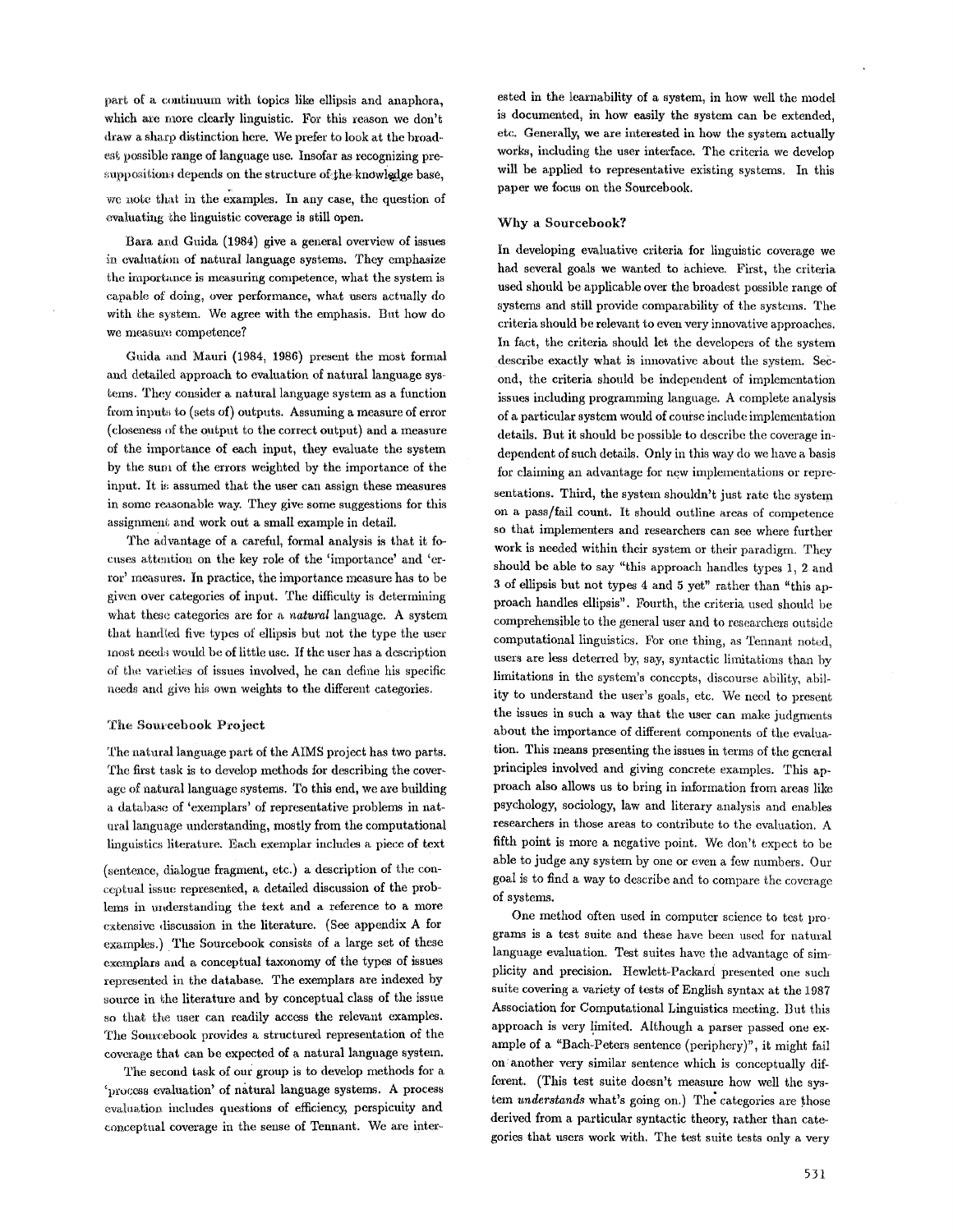limited range of linguistic phenomena and the test is simply pass/fail. And when a sentence fails to pass, it's not always clear why without looking at the implementation. For the reasons mentioned here, we looked for a more generally useful method than test suites.

Rather than start with a particular theory of language, we began with a search of the computational linguistics hterature. While no-one would claim that computational linguistics has discovered, let alone solved, every problem in language use, twenty-five years of research has covered a broad range of problems. Looking at language use computationally focuses attention on phenomena that are often neglected in more theoretical analyses. Building systems intended to read real text or interact with real users raises complex problems of interaction of linguistic phenomena. The exemplars are mostly taken from the literature although we have added examples to fill in gaps where we felt the published examples were incomplete. Because many of the published cases involved particular systems, the examples are often discussed in the literature in relation to that system. In the exemplars, we analyze the example in terms of the general issue represented. Then the exemplars are grouped into categories of related problems. This generates the hierarchical classification of the issues. We don't start with an a priori theory for this classification but rather look for patterns in the exemplars. (A surmnary of the first two layers of the hierarchical classification is in Appendix 2.)

By drawing examples from the full range of the literature, including not only successful examples but unsuccessful ones, the Sourcebook gives a broad view of linguistic phenomena. Although published examples are often about implementations, we have focused on examples that illustrate more general issues. The classification of the examples maps the overall topology of the issues and describes both areas covered and areas not covered. Finally, by defining the issues through specific examples and conceptual classification,

rather than implementation details or linguistic theories, the Sourcebook is accessible to non-specialists in computational linguistics.

In the hierarchical classification, groups I, II and III roughly match stages of development in natural language systems. They correspond to simple database query systems  $(1)$ , database systems capable of extended interaction (II) and systems where knowledge flow between user and system goes both ways (III). Type III systems will be needed for, e.g., intelligent interfaces to expert systems. Progress on problems in areas I, II and III can be considered as describing *first, second* and *third* generation natural language systems, respectively.

#### Continuing 'and Future Work

We are continuing to add exemplars to the Sourcebook and are elaborating the classification scheme. We will be making the Sourcebook available to other researchers for comment and analysis.

We have several hundred exemplars and we estimate that we have covered 10 per cent of the relevant literature (journals, proceedings volumes, dissertations, major textbooks) in computational linguistics, artificial intelligence and cognitive science. Our intention is to be as exhaustive as possible. Which leaves us with a very ambitious project.

We are also continuing work on the process evaluation methodologies.

# **Appendix I: Sample Exemplars**

### Exemplar 1

(1) I heard an earthquake singing in the shower.

 $(2)$  I heard an earthquake sing in the shower. (Wilks, 1986, p. 199)

#### Topic

Case ambiguity.

### Discussion

In (1), we know the speaker is the one singing in the shower. How? Because we know that earthquakes don't sing. Sc it is likely that there is a missing "while" and the speaker heard an earthquake while singing in the shower. However: that reasoning fails on  $(2)$ . In that sentence, the earthquake is singing, not the person in the Shower. A selectional restriction that says earthquakes don't sing will work in understanding (1) but fail for (2). How is the correct actor for actions like singing determined?

#### References

Yorick Wilks. (1986). An Intelligent Analyzer and Understander of English. In Barbara J. Grosz, Karen Sparck Jones~ and Bonnie Lynn Webber (Eds.), *Readings in Natural Lau. guage Processing.* Morgan Kaufman. Page 199.

### Exemplar 2

User: Add a dual disk to the order.

System: A dual ported disk. What storage capacity? (Carbonell & Hayes, 1983, p. 133)

#### Topic

Intersentential Ellipsis -- Echo

#### **'Discussion**

The response by the system is a form of elaboration ellip-, sis. The system intends to confirm the missing information and gather more needed information without interrupting the conversational flow. In each case, the utterance must be recognized as referring to the topic introduced by the user. This kind of cooperative dialogue is very common when the user believes that he is dealing with someone who understands natural language. We often assume that "understanding law' guage" means understanding the user's goals and sharing common assumptions.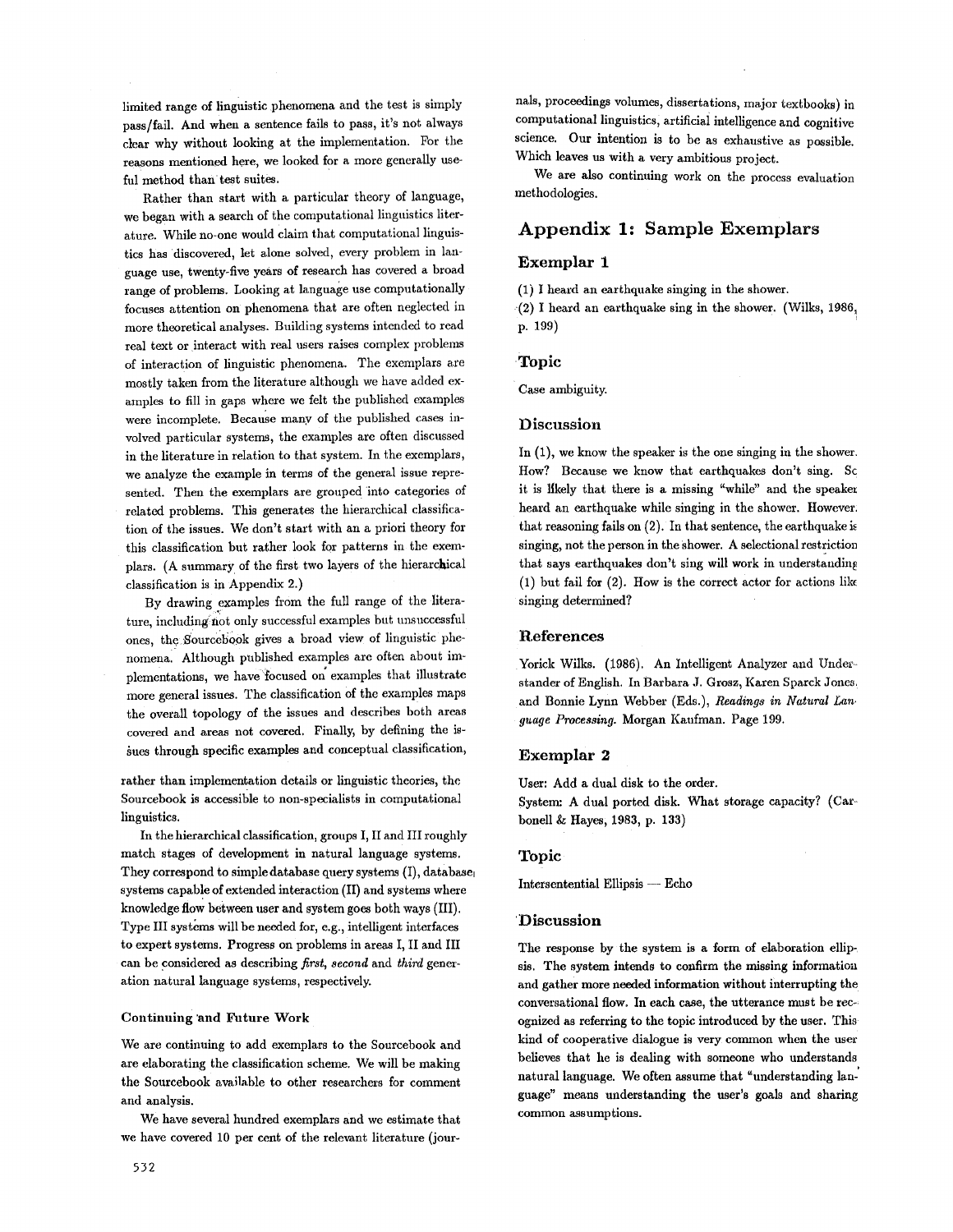# **Reference**

Carbonell, James G. & Hayes, Philip J. (1983). Recovery strategies for parsing extragrammatieal language. *American Journal o] Computational Linguistics, 9,* 123-146.

### Exemplar **3**

Jim Fixx had a heart attack while jogging.

# Topic

Recognizing interesting information -- situational irony.

### Discussion

Syntactically and semantically this sentence is straightforward. However, to a reader who knows Jim Fixx as an author of books promoting jogging for health the information is very interesting. The interest comes from the irony of the situation. How is the irony, the point of the sentence, recognized? Extracting the irony requires accessing the relevant beliefs of the characters and recognizing violations of beliefs.

#### Reference

Peter Norvig. (1983). Six Problems for Story Understanders. *Proceedings of The National Conference on Artificial Intelligence,* 284.287.

Dyer, M. G., Flowers, M. & Reeves, J. F. (in press). Recognizing Situational Irony: A Computer Model of Irony Recognition and Narrative Understanding. *Advances in Computing and the Hnmanities, I(1).* 

# Exemplar 4

(1) I want to meet the chairman of Chrysler.

(2) I want to be the chairman of Chrysler.

(3) I want to be the Newton of AI.

# Topic

Definite reference - referential vs attributive.

# **Discussion**

Resolving definite references requires that the system distinguish between referential and attributive uses. In (1), 'the chairman of Chrysler' refers to the current holder of that position, presently Lee Iacocca. But in  $(2)$  the speaker doesn't want to be Iacocca but rather to hold the job Iacocca holds. In (1) 'the chairman of Chrysler' is said to be referential because it refers to a specific object. In (2) it is said to be attributive because it describes a characteristic or set of characteristics. In  $(3)$  the use is metaphorical, referring to the historical role that Newton played in physics rather than any particular job Newton held. For example, it doesn't not mean that the speaker wants to be the AI equivalent of the director of the mint in England. Recognizing the reference in these cases requires that the system be able to process several levels of abstraction and, especially for (3), to access world knowledge. (Cf. Allen, p. 355.)

# **Reference**

Allen, J. F. (1987). *Natural Language Understanding.* Menlo Park, CA: Benjamin/Cummings.

# Exemplar **5**

(1) The next day after we sold our car, the buyer returned and wanted his money back. (Allen, 1987, p. 346)

(2) The day after we sold our house, the escrow company went bankrupt.

 $(3)$  The day after we sold our house, they put in a traffic light at the corner.

# Topic

Anaphoric reference - roles.

### Discussion

In (1) the 'buyer' refers back to a figure in one of the roles in the 'selling a car' event. The system must search not only the direct possible antecedents (the 'selling') but must also consider aspects of the selling to resolve the 'buyer' reference. In (1), there is nothing specific to 'car' about resolving the reference. But in (2), finding the reference of 'the escrow company' involves looking past the general "buying" script and searching through aspects of selling specific to selling houses. This might require extensive local knowledge of the typical ways in which houses are bought and sold in this area. There is a general problem here with controlling the amount of search while still looking deeply enough. In (3), the system has to go from the house to the location of the house to the street that runs past the house to the corner at a nearby intersection of the street to understand the reference.

#### Reference

Alien, J. F. (1987). *Natural Language Understanding.* Menlo Park, CA: Benjamin/Cummings.

# **Appendix 2: Brief View of the Evolw**  ing Classification

- I. Single-utterance issues.
	- A. Identification of syntactic units.
	- B. Ambiguity.
		- i. Lexical ambiguity.
		- ii. Case ambiguity.
	- C. Modifier attachment.
	- D. Reference.
	- E. Metaphor and novel language.
	- F. Other